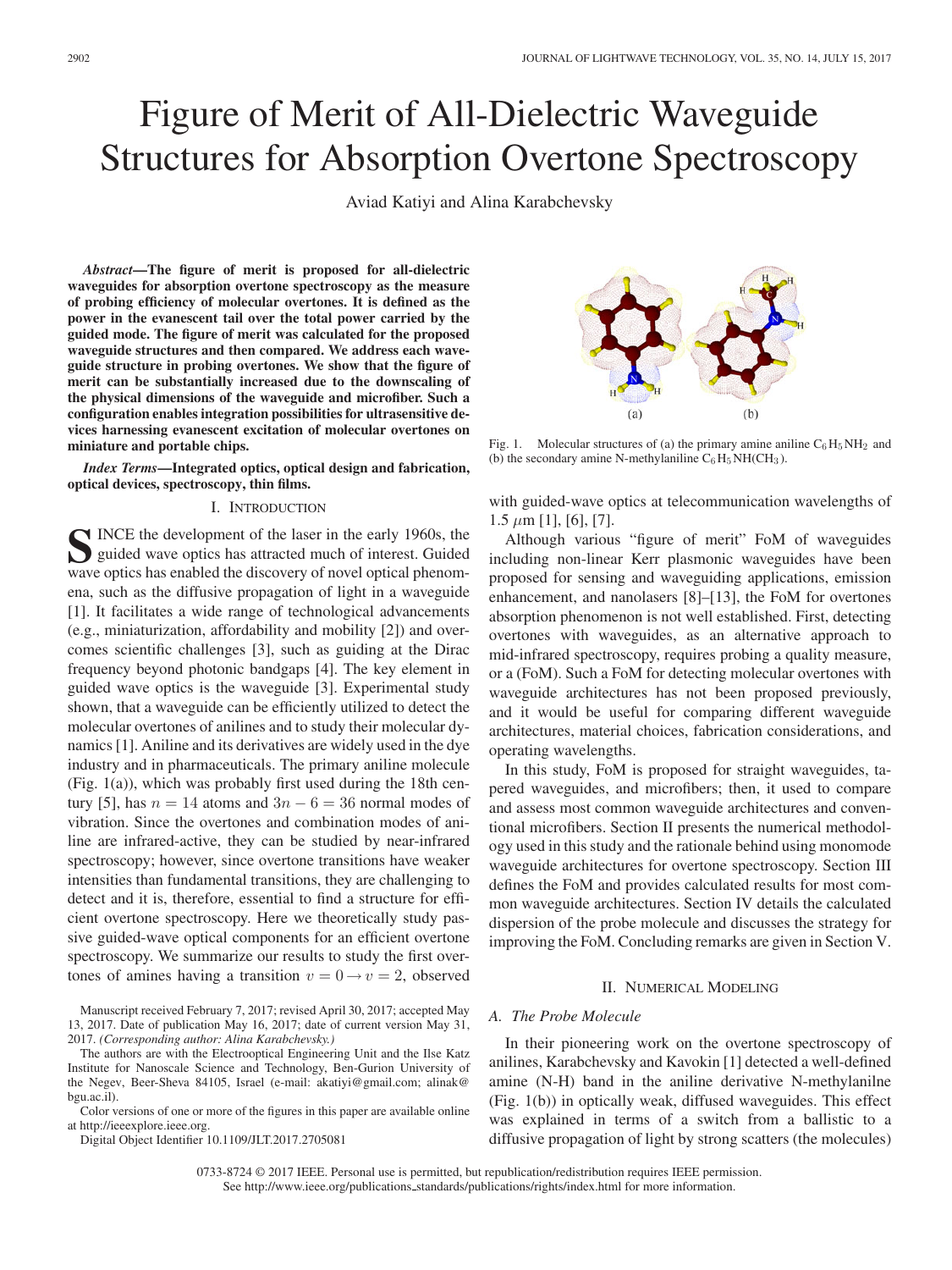

Fig. 2. Rendered images of common laterally confined passive waveguide structures: (a) a strip-loaded waveguide made of nitride on a silica substrate covered by silica, (b) a ridge waveguide made of nitride on a silica substrate, (c) a rib waveguide made of silicon on a silica substrate, (d) a waveguide buried in silica glass, and (e) a diffused waveguide in borosilicate glass. The dimensions of the structures considered in this study are labeled.

adsorbed on the surface of the device. Here, we explore passive waveguides that allow efficient overtone spectroscopy in the near-infrared spectrum. The structures that we study are shown in Fig. 2 and include a strip-loaded waveguide (Fig. 2(a)), a ridge waveguide (Fig. 2(b)), a rib waveguide (Fig. 2(c)), a buried waveguide (Fig. 2(d)), and a diffused waveguide (Fig. 2(e)).

Somewhat analogous to an electrical current that is guided by a metallic strip (a key element in an electrical integrated circuit), the photonic waveguide enables photons to flow in a controlled manner. A passive photonic waveguide is a key element in a photonic integrated circuitry, and was initially implemented for telecommunication applications [3]. The passive photonic waveguides enable the spatial distribution of optical energy in one dimension, as in a slab waveguide, or in two dimensions, as in laterally confined waveguides. Here, we propose and analyze a scheme for the extent of the fundamental optical mode, overlapping with the organic mixture, for an efficient excitation of amine overtones in the near-infrared spectrum. We address each waveguide structure shown in Fig. 2 in probing these overtones. We calculate the zero-order optical mode - an electric or a magnetic field (within electrostatic approximation), which is the solution of the wave equation for linearly polarized light [14]. The shape of the mode varies with waveguide geometries and materials.

When multiple modes propagate through the waveguide, the energy of the incident wave is non-uniformly divided between the modes. Higher-order modes propagate at bigger inclination angles, given by electromagnetic wave analysis [14], and exhibit scattering losses due to surface defects that are induced during the fabrication routines. The variety of modes also raises the modal dispersion, which decreases the signal-to-noise ratio. Hence, we consider monomode waveguides in our numerical model.

Numerical modeling has been performed here by using a finite-element method (FEM) implemented in COMSOL Multiphysics 5.2. We define the waveguide dimensions based on the refractive index contrast  $\Delta$  for a single-mode operation, such that -  $\Delta = (n_1 - n_2)/(n_1)$ , where  $n_1$  and  $n_2$  are the indices of the guiding layer and the superstrate (or substrate), respectively.

### *B. Slab Waveguide*

The slab waveguide is modeled as a guiding layer, which is located above the substrate layer. The height required to support



Fig. 3. Quasi-TE polarization.  $|E_x(x, y)|$  modes normalized to the maximum amplitude while varying the width of the strip in strip-loaded waveguides. The indicated values represent the strip width. (a) The cross-section profiles ; (b) the change in the effective mode index of the waveguide width as function of strip width.

only the fundamental mode is [15]:  $h < \lambda_0/[2(n_1^2 - n_2^2)^{1/2}]$ where  $\lambda_0$  is the wavelength in a vacuum.

## *C. Strip-Loaded Waveguide*

Fig. 2(a) shows a strip-loaded waveguide. To confine the light in the x-plane, a metal or dielectric strip is placed on top of the slab waveguide. Increasing the strip width enhances the confinement. Fig. 3 shows the evolution of the normalized electric field amplitude at quasi-TE polarization with strip width *w*. The field confines laterally with increasing strip width, leading to an increase in the effective mode index of the structure (Fig. 3(b)). The maximal strip width can be obtained when the effective mode index reaches the index of the guiding layer (here 1.99).

### *D. Ridge Waveguide*

In the ridge waveguide geometry (Fig. 2(b)) the guiding layer is made of a strip. We consider a  $Si<sub>3</sub>N<sub>4</sub>$  ridge waveguide, which is CMOS-compatible. The dispersion of the  $Si<sub>3</sub>N<sub>4</sub>$  depends on the ratio between silicon to nitrogen [16]. The surrounding medium has a lower refractive index than that of the guiding layer, resulting in a high confinement in the guiding layer of this structure. The substrate is usually silica  $(SiO<sub>2</sub>)$ , grown on a Si wafer.

## *E. Rib Waveguide*

Although the rib waveguide (Fig. 2(c)) is very similar in appearance to the strip-loaded waveguide, the strip is made of the same material as that of the guiding layer. Consequently, the guiding layer has two different height areas. By adjusting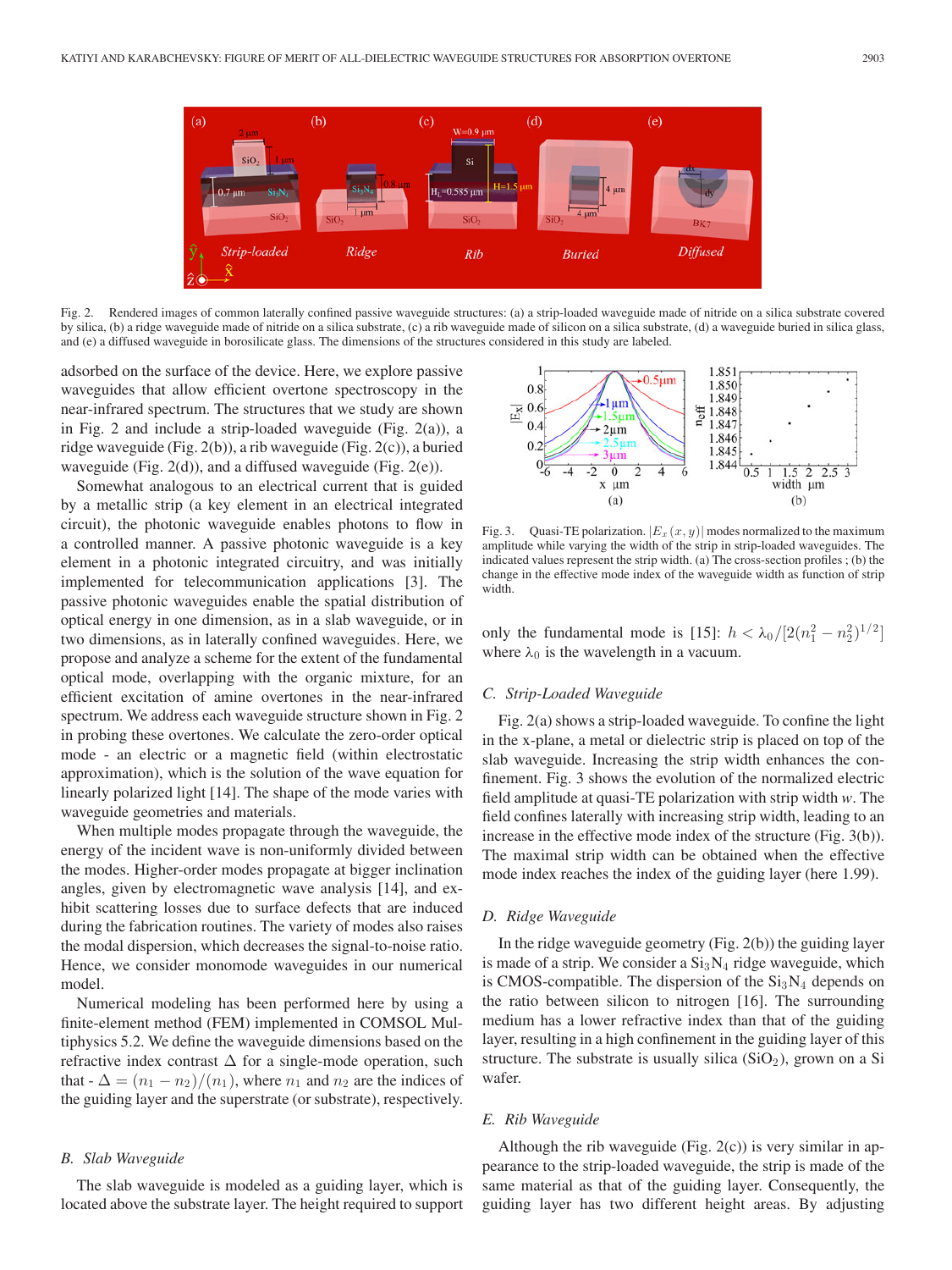the height and width of the strip, one can make a rib waveguide, supporting a single mode, quite big. This will lead to the compatibility with optical fibers and facilitate the coupling in and out the waveguide. Assuming the rib structure equation for a monomode operation [17], [18] yields:

$$
W/H = 0.3 + r/(1 - r^2)^{1/2} \rightarrow r \ge 0.3
$$
 (1)

$$
H_L = rH \tag{2}
$$

With strip width W, height H, height of the Si slab film  $H_L$ . The strip dictates the lateral confinement of the fundamental mode. The higher modes are cut off. Since the fundamental mode has less contact with edges due to its guiding layer shape, a rib waveguide exhibits lower scattering loss. Rib waveguide, operating in the single mode regime, is of bigger dimensions compared to the ridge waveguide made of the same materials. This makes the coupling easier - the main advantage of this structure.

## *F. Buried Channel Waveguide*

The buried channel waveguide (Fig. 2(d)) has a symmetrical geometry. Similarly to the fiber, its guiding layer is surrounded by a dielectric material with a low refractive index. A barried waveguide is fabricated using helium plasma reactor to dissect silane and oxygen and deposit the silicon dioxide on the wafer. Here, fluorine is used to dope a substrate in order to fabricate a buried channel waveguide in the silica [19], [20]. Another possibility is to fuse the silica with a megaelectronvolt beam of protons focused down to a few micrometers [21]. The most common configuration of the buried waveguide is fiber, as its flexibility, low propagation losses (0.5 dB/km for a 1.55  $\mu$ m single mode fiber SMF), and low price makes it adequate for transferring communication and data over long distances. Although it results in an optically weak waveguide, this structure is advantageous due to the affordability of silica and the simplicity of fabrication.

## *G. Diffused Channel Waveguide*

The substrate layer of a diffused-channel waveguide is made of materials such as soda lime glass, Pyrex, Corning 3-71, or borosilicate (BK7) [22], [23]. BK7 is the most common material used for the substrate due to its high concentration of Na, which can be easily exchanged with cations (such as  $K^+$  and  $Ag^+$ ) and high coupling efficiency with silica fibers. As the fabrication process involves ion-exchange [1], the refractive index varies non-linearly with the cross section of the substrate.

$$
n(x, y) = n_s + \Delta n \cdot erf \, c(y/dy) \exp\left(-x^2/dx^2\right) \tag{3}
$$

With refractive index of substrate  $n_s$ , dx and dy are the penetration depths in *x* and *y* directions respectively,  $\Delta n$  is the maximal index change. The extraordinary performance of the diffused-channel waveguide as a near-infrared spectrophotometer was demonstrated in [1].

The mask opening defines the penetration depth and width of the ion-exchange, and the type of ions implanted inside the glass defines the optical properties of the core,  $\Delta n$  [24]. For instance,



Fig. 4. Quasi-TE polarization. Colormaps of  $|E_x(x, y)|$ , normalized to the maximum amplitude in monomode waveguides: (a) planar, (b) buried, (c) rib, (d) diffused, (e) ridge, and (f) strip-loaded.

 $\Delta n = 0.009$  for KNO<sub>3</sub> and  $\Delta n = 0.028$  for AgNO<sub>3</sub>. The main advantage of an ion-exchange waveguide is its low propagation losses, although its structure is an optically weak ( $\Delta = 0.5\%$  in BK7, using  $KNO<sub>3</sub>$ ).

The simplest way of coupling light between waveguides is a butt-coupling. In butt-coupling the end surfaces of the two waveguides are facing each other at a junction. Naturally, at such a junction, might be a gap and misalignment between adjacent waveguides. These offsets are considered to affect significantly the coupling efficiency. In addition, if the waveguides are not identical in terms of materials and architecture the modal mismatch between the waveguides will affect the coupling efficiency.

As mentioned above, we consider here a single-mode waveguide for absorption overtone spectroscopy. We calculate the dimensions of a waveguide and the field distributions  $E_x$  and  $E_y$ for quasi-TE and quasi-TM polarization, respectively, by using FEM of COMSOL Multiphysics. Numerical models were created using the Wave Optics module of COMSOL Multiphysics 5.2. The mesh was set as extremely fine to obtain the accurate solution of the wave equation in studies waveguide structures with electric conductor boundary conditions. The calculation results are provided in Figs. 4 and 5. Fig. 4 shows the *x* component of the electric field amplitude for a quasi-TE mode, normalized to its maximal amplitude. Fig. 5 shows the *y* component of the electric field amplitude for a quasi-TM mode, normalized to the maximum. The planar waveguide (Fig. 4(a) and (b)) shows a higher field at the interface between the guiding layer and the superstrate in the TM mode. In buried channel waveguide, due to its low  $\Delta$ , fraction of the energy which propagates outside the guiding layer regardless of the mode (Figs. 4(b) and 5(b)). The field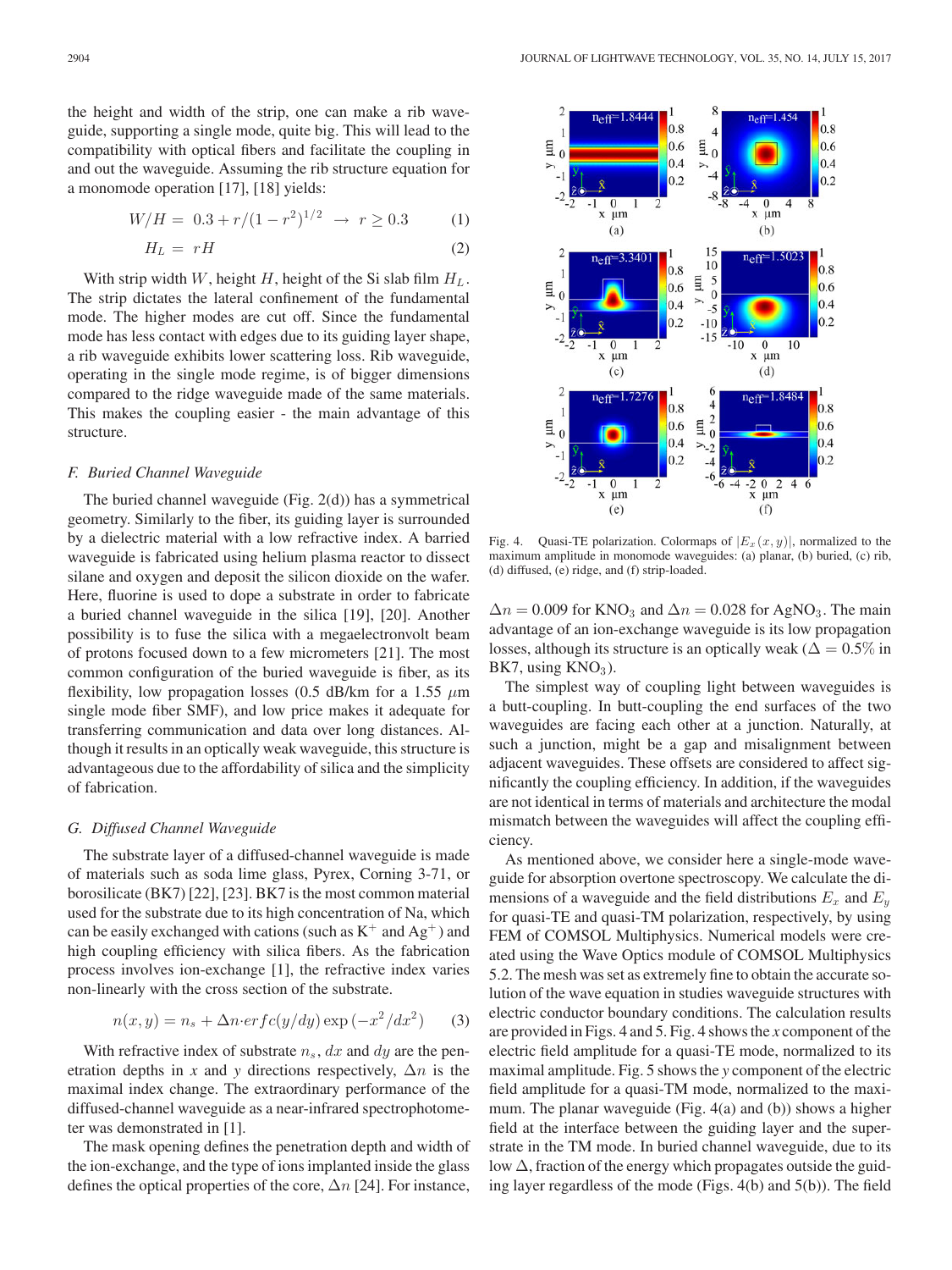

Fig. 5. Quasi-TM polarizaiton. Colormaps of  $|E_y(x, y)|$ , normalized to the maximum amplitude in monomode waveguides: (a) planar, (b) buried, (c) rib, (d) diffused, (e) ridge, and (f) strip-loaded.

is well-confined in the guiding layer of the rib waveguide [to a lesser extent in quasi-TE (Fig. 4(c)) and to a greater extent in quasi-TM (Fig. 5(c))] for both orthogonal polarizations and because the mode interacts less with the edges. The ridge waveguide (Figs.  $4(c)$  and  $5(c)$ ) is less confined in the guiding layer than the rib waveguide. The strip in the strip-loaded waveguide enables mode confinement in the  $\hat{x}$  direction.  $E_y$  demonstrates a higher confinement in the  $\hat{x}$  direction and a higher evanescent field. Figs. 4(d) and 5(d) show the mode profiles of a diffused waveguide. A non-confined mode results from low  $\Delta$  and from the diffusive nature of waveguide's fabrication. The modal distributions of ridge waveguides (Figs. 4(e) and 5(e)) show good confinement in the guiding layer and evanescent tails outside its physical dimension.

To gain a deeper understanding of the differences between the modal distributions in the different waveguide structures, we compare the cross section at the maximal value of the field in the  $\hat{x}$  and in  $\hat{y}$  directions.

Fig. 6 shows the cross-section profiles of the normalized electric field amplitudes. Fig. 6(a), (b), and (d) shows that the normalized electric field amplitude in quasi-TE and quasi-TM polarizations on planar buried and diffused waveguides, which have the same cross-section. Fig. 6(e) shows that the crosssection in a quasi-TE polarization, which is much wider than in the quasi-TM polarization.

## III. FIGURE OF MERIT

To compare and assess the most common waveguide architectures used for absorption overtone spectroscopy, we define the FoM as the power carried by the evanescent tail over the total power carried by the mode, as can be seen in (4). We define the



Fig. 6. Cross-section profiles of the normalized electric field amplitudes shown in Figs. 4 and 5: (a) planar, (b) buried, (c) rib, (d) diffused, (e) ridge, and (f) strip loaded.

TABLE I FRACTION OF THE POWER PROPAGATING IN MONOMODE WAVEGUIDES IN AIR

| Waveguide | quasi-TE      |          | quasi-TM      |          |
|-----------|---------------|----------|---------------|----------|
| type      | $\eta_{core}$ | FoM      | $\eta_{core}$ | FoM      |
| ridge     | 0.909714      | 0.036623 | 0.895611      | 0.041313 |
| slab      | 0.912614      | 0.027938 | 0.899022      | 0.016637 |
| rib       | 0.992363      | 0.003658 | 0.99354       | 0.005943 |
| diffused  | 0.999851      | 0.000127 | 0.999947      | 5.18E-05 |
| strip     | 0.904182      | 0.012921 | 0.886581      | 0.004783 |

fraction of power in the core of the waveguide structure shown in (5):

$$
FoM = \eta_{\text{evan}} = P_{\text{evan}} / P_{\text{total}}
$$

$$
= \int_{\text{sup}} S dA / \int_{-\infty}^{\infty} S dA \tag{4}
$$

$$
\eta_{\text{core}} = P_{\text{core}} / P_{\text{total}} = \int_{\text{core}} S dA / \int_{-\infty}^{\infty} S dA \qquad (5)
$$

Note: Since absorption is caused due to complex refractive index of the molecule, electric  $E$  and magnetic  $H$  fields in a waveguide evolve as complex, therefore the real part of the Poynting vector *S*, which is the propagating power per unit area, A, has to be considered:  $S = 1/2\mathcal{R}(E \times H^*)$  [25].

Table I summarizes the calculated data for waveguides embedded in air. It indicates the fraction of the power propagating in a waveguide core and beyond its physical dimensions for quasi TE and quasi TM polarizations.

The FoM calculations show that, of all examined waveguide architectures, the ridge waveguide configuration has a maximal interaction with the superstrate which is more than 3.5%.

Evanescent excitation has its advantages in sensing [26]–[28]. Since we aim at utilizing evanescent fields for spectroscopic ap-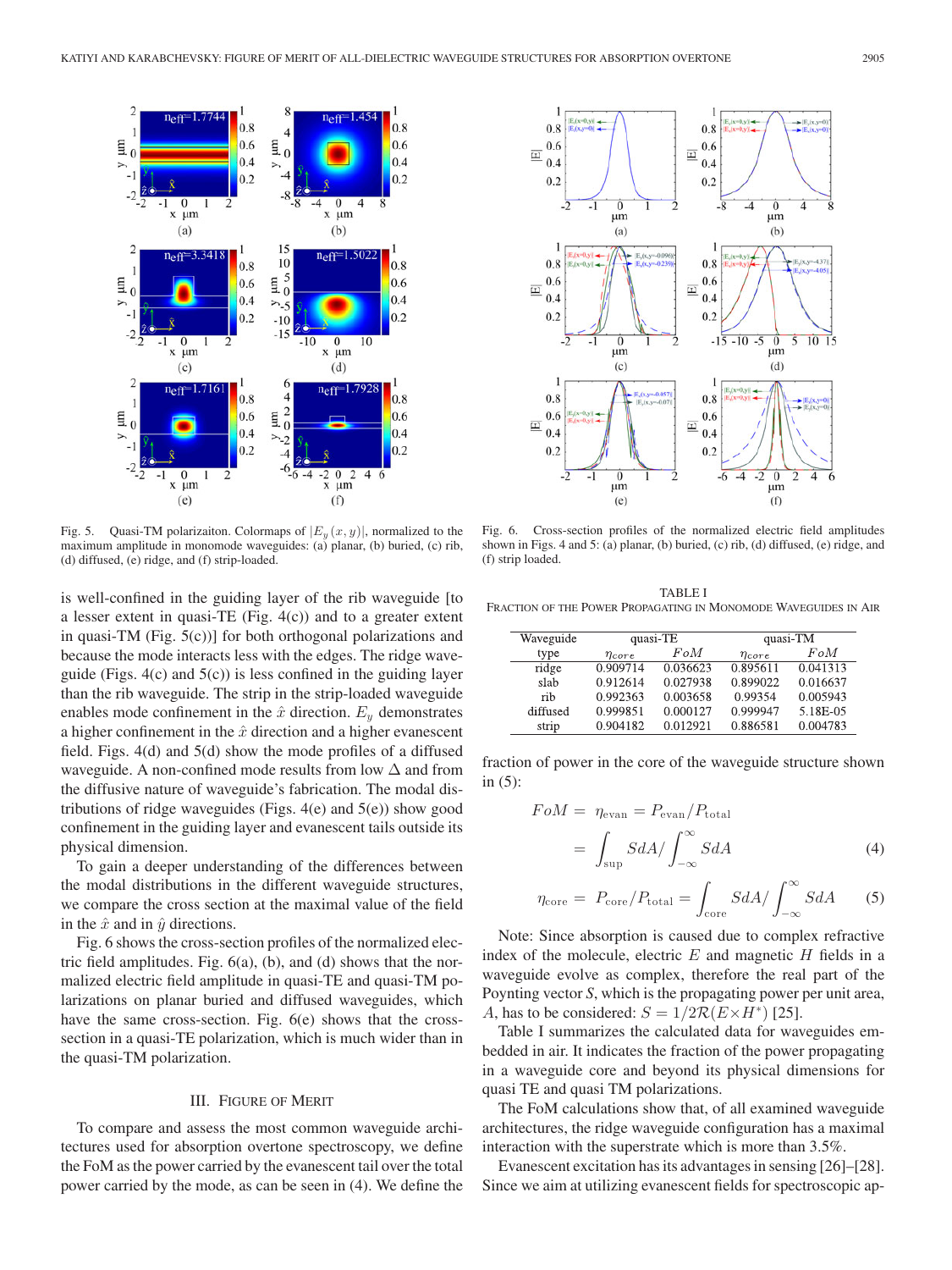

Fig. 7. Dispersion of (a) hexane, (b) mixture ratio 1:3 of N-Methylaniline to hexane, (c) mixture ratio 2:3 of N-Methylaniline to hexane, and (d) pure NMA calculated by using the KK relation.

plications, and since the extent of the field distribution strongly dependent on the waveguide dimensions, it is necessary to evaluate the suitable dimensions for particular applications.

Thus, we consider bulk molecules in our model and evaluate their optical properties with a complex refractive index  $n = n + j\kappa$ . We evaluate the extinction coefficient  $\kappa$  from the measured absorption by using a cuvette with a 1 mm path length (measured with Jasco VIS-NIR spectrophotometer) and calculate the index *n* by using the Kramers-Kroning (KK) relation [29] implemented in Matlab with the Hilbert transform:

$$
n(\omega) - 1 = 2/\pi \cdot \mathcal{P} \int_0^\infty \omega' \kappa(\omega')/(\omega'^2 - \omega^2) d\omega' \qquad (6)
$$

Fig. 7 shows the dispersion of hexane (Fig.  $7(a)$ ) and its mixtures with the N-methylaniline (NMA) molecule. Fig. 7(b) shows mixture ratio 1:3 of N-Methylaniline to hexane, Fig. 7(c) shows mixture ratio 2:3 of N-Methylaniline to hexane, and Fig. 7(d) shows the dispersion of the pure NMA molecule.

## IV. PROBING AN OVERTONE WITH WAVEGUIDES

Evanescent sensing [26], [28] is a widely used technique utilizing sub-diffraction limit gratings [30]–[33], sculptured thin films [34], [35] and nanoantennas [36]. We analyze the power in the evanescent field, as shown in (4), and in the core of the waveguides [as shown in (5)] while considering molecular mixtures (Fig. 7). We use the amine-based molecule NMA as a probe molecule to demonstrate the concept of probing molecular overtones with guided-wave optics in the near-infrared spectrum. We model the waveguides embedded in index of refraction related to the mixture ratio 1:3 of N-Methylaniline to hexane which is:  $n(\lambda = 1.496 \,\mu\text{m}) = 1.4299855 + i2.66917 \times 10^{-6}$ . Mixture ratio 1:3 of N-Methylaniline to hexane was chosen to support the monomode propagation in a silica fiber.

Table II summarizes  $\eta_{\text{evan}}$  and  $\eta_{\text{core}}$  for waveguides embedded in the molecular mixture.

The FoM calculations in Table II show that the maximal power that can be carried by the evanescent field is obtained

TABLE II FRACTION OF THE POWER PROPAGATING IN MONOMODE WAVEGUIDE EMBEDDED IN MIXTURE RATIO 1:3 OF N-METHYLANILINE TO HEXANE

| quasi-TE      |          | quazi-TM      |          |
|---------------|----------|---------------|----------|
| $\eta_{core}$ | FoM      | $\eta_{core}$ | FoM      |
| 0.868213      | 0.0868   | 0.858926      | 0.094387 |
| 0.896623      | 0.050775 | 0.88289       | 0.056531 |
| 0.991583      | 0.004672 | 0.992465      | 0.006981 |
| 0.99819       | 0.001783 | 0.998398      | 0.001603 |
|               |          |               |          |



Fig. 8. Tapered waveguide structures: (a) tapered ridge waveguide, (b) micro-fiber.

with a ridge waveguide, and  $FoM = 9.4\%$  for TM polarized light. However, for an efficient probing of the molecular layer, much more than 10% of the power in the evanescent field is required. Therefore, the waveguide design can be further optimized to obtain a higher FoM, which will increase the intensity and penetration depth of the evanescent field, resulting in a strong interaction with the surrounding medium. This interaction between the molecules and the evanescent field, or strictly speaking the figure of merit (FoM) can be defined as the fraction of the power in the evanescent tail over the total power carried by the mode. The implementation of such a probing can be realized either by using a high index contrast waveguide or by tapering a weak waveguide. Chemical surface preparation of the weak waveguide's is also possible for the probing of molecular overtones as was shown in [1]. In addition, to enhance the probing efficiency of the weak waveguide, one can utilize the diffusive regime phenomenon, as demonstrated in [1]. Tapering the guiding layer is an elegant approach to increase the FoM and strengthen the interaction between the evanescent field and the molecular medium.

## *A. Optimization of Device Geometry for an Efficient Field-Molecule Interaction*

As was indicated in the previous section, we aim at tapering the waveguide such that the evanescent field gets increased resulting in improved FoM. Therefore, we propose the taper geometry shown in Fig. 8. Light from a straight monomode waveguide illuminates the tapered region Fig. 8 and is coupled back into the straight monomode waveguide for an efficient collection of the signal. We design the structure in such a way that the transition region is adiabatic to eliminate any energy transfer between modes and to lower scattering losses [37].

To compare between the waveguide structures, we minimize the guiding layer while still considering the practical fabrication limitations for obtaining the single mode performance. This comparative study is aimed to provide a systematic comparison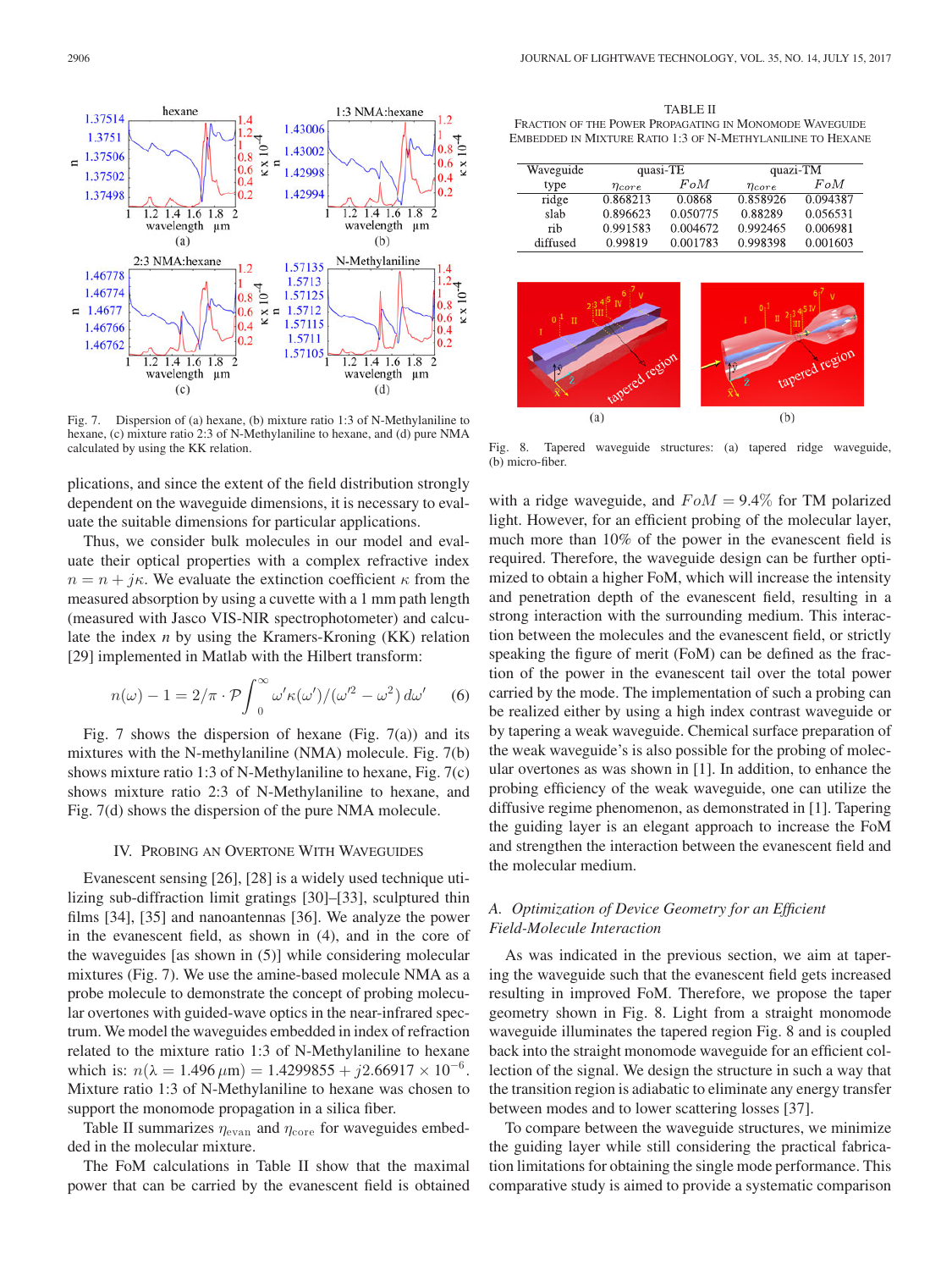

Fig. 9. Normalized electric field amplitude colormaps for waveguides embedded in the mixture ratio 1:3 of N-Methylaniline to hexane: (a) slab waveguide, (b) rib waveguide, (c) silicon nitride ridge waveguide on silica, and (d) silica microfiber.

TABLE III FRACTION OF THE POWER CARRIED BY THE MODES OF TAPERED WAVEGUIDES EMBEDDED IN MOLECULAR MIXTURE (FIGS. 8 AND 9)

| Waveguide |               |          |
|-----------|---------------|----------|
| type      | $\eta_{core}$ | FoM      |
| ridge     | 0.598454      | 0.323221 |
| slab      | 0.883412      | 0.056531 |
| rih       | 0.978077      | 0.011161 |
| fiber     | 0.67076       | 0.329247 |

between different waveguide architectures by minimizing the physical dimensions of the structures with the same rate to obtain a higher interaction of molecules with the evanescent field. Rib and ridge structures can become thinner only in the x-plane. Thinning in the y-plane can be accomplished only by changing the height off the guiding layer in a steps-like manner, resulting in high losses. Rather than the buried waveguide, we consider here a cylindrical fiber geometry. The core of a single-mode SMF1550 fiber is 9.5  $\mu$ m, and, therfore, the taper should be 4.25  $\mu$ m. A strip waveguide is less favorable, because the strip is basically a spacer that separates the core and molecular mixture. Naturally, a slab waveguide has no lateral confinement and becomes thinner only in the y-plane, with no transition region. In principle, it is possible to obtain a gradual thinning of the height in a step-like manner by using multiple masks. This procedure, however is not recommended due to high losses.

Fig. 9 shows the influence of a waveguide embedded in mixture ratio 1:3 of N-Methylaniline to hexane on the field distribution. Fig. 9(a)–(d) shows the calculated normalized electric field amplitudes of a slab, a rib, and a ridge waveguides, and of a microfiber, accordingly. Thinning the physical dimensions of the structures leads to increased evanescent field amplitudes in the superstrate.

In addition, we systematically calculated a FoM for each of the tapered waveguide configurations. These results are summarized in Table III, which compares between power fraction in the core of the waveguide architectures and their FoMs. The thinning of the structure can be seen to increase the FoM, as



Fig. 10. Cross-section profiles of normalized electric field amplitudes of the evanescent field shown in Fig. 9 compared to cross-section profiles of normalized electric field amplitudes in monomode waveguides embedded in the mixture. (a) Slab waveguide, (b)  $Si<sub>3</sub>N<sub>4</sub>$  ridge waveguide on silica, and (c) silica microfiber.



Fig. 11. Measured transmittance spectra on tapered fiber compared to a bare fiber.

compared with the values summarized in Table II. The ridge waveguide and the fiber show the highest FoM values, which is more than 30%.

Fig. 10(a)–(c) shows the evanescent fields extracted from the modes shown in Fig. 9(a), (c), and (d), respectively. These profiles are compared to the evanescent fields in monomode waveguides embedded in the molecular mixture. The amplitude of evanescent fields increases due to the minimizing of the guiding layer. However, according to Table III, the FoM of the slab waveguide is too small (∼0.056) for absorption overtone spectroscopy and, therefore, the tapered slab architecture is less favorable for sensing applications.

## V. PROOF-OF-CONCEPT EXPERIMENT

For the proof of concept experiment, we fabricated the tapered fibers by tapering a conventional SMF1550 fiber based on the modified flame brushing technique. The microheater was used to heat the fiber locally toward its softening point, then the fiber was pulled apart using micro-stages to minimize its diameter. We prepared the surface of the fiber to allow for molecular adsorption. During the spectroscopic measurement we dripped the molecular mixture ratio 1:3 of N-Methylaniline to hexane. Fig. 11 shows the experimental results of the transmittance with well-defined overtone resonances detected on a tapered fiber. As expected, on the bare fiber which is a weak waveguide, no absorption by molecular overtones was detected.

## VI. CONCLUSION

Waveguide architectures for detecting molecular overtones are discussed and the figure of merit is defined as the power in